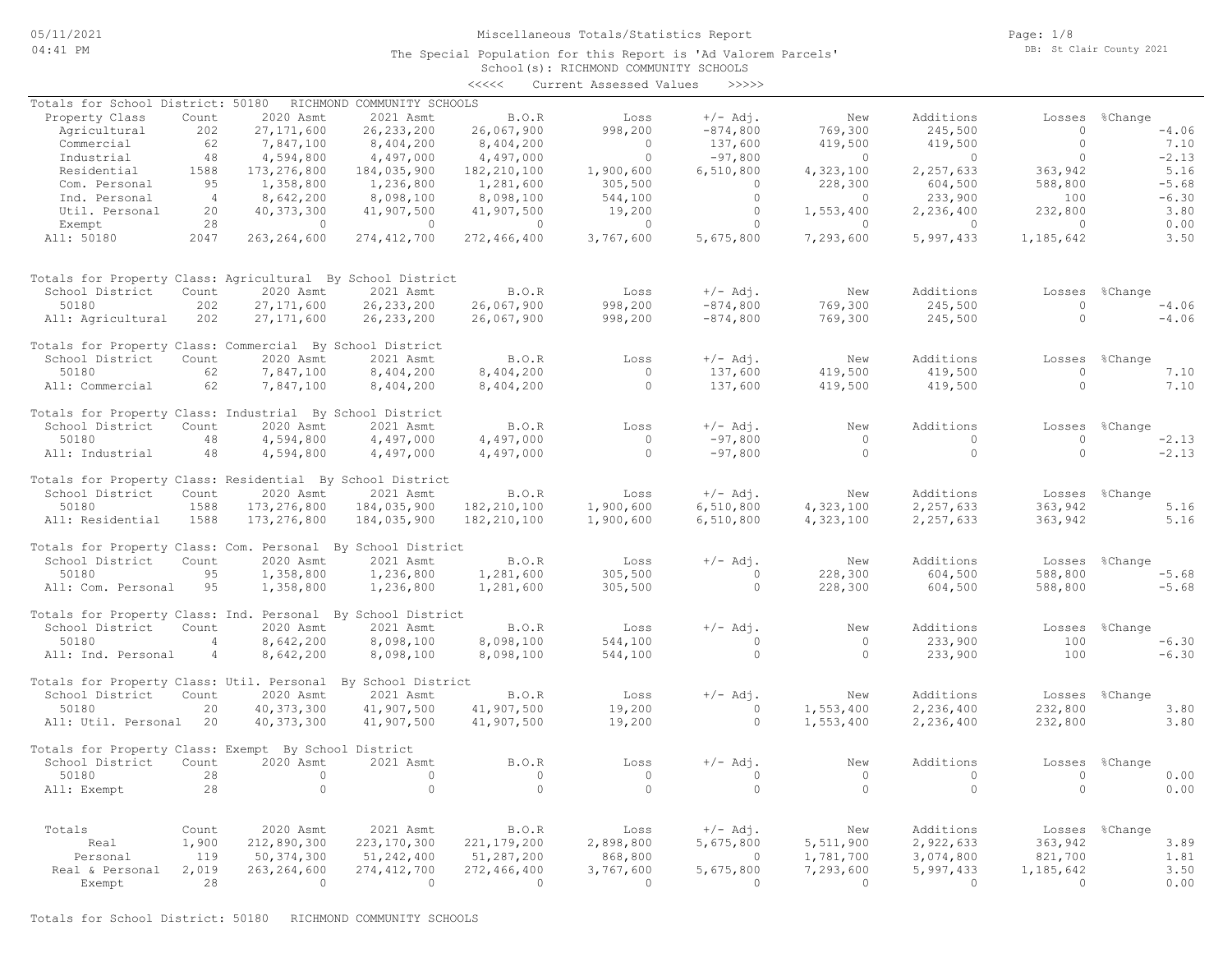#### School(s): RICHMOND COMMUNITY SCHOOLS The Special Population for this Report is 'Ad Valorem Parcels'

| くくくくく | S.E.V., Taxable and Capped Values |  |  |  | >>>>> |
|-------|-----------------------------------|--|--|--|-------|
|-------|-----------------------------------|--|--|--|-------|

| Property Class                                              | Count          | 2020 SEV      | Fin SEV            | 2021 SEV       | 2020 Tax       | Fin Tax     | 2021 Tax       | BOR Tax        | 2021 Cap       | 2021 MCAP     |
|-------------------------------------------------------------|----------------|---------------|--------------------|----------------|----------------|-------------|----------------|----------------|----------------|---------------|
| Agricultural                                                | 202            | 27, 171, 600  | 27, 171, 600       | 26,067,900     | 18,712,264     | 18,712,264  | 19,081,714     | 18,916,414     | 19, 164, 352   | 18,999,052    |
| Commercial                                                  | 62             | 7,847,100     | 7,847,100          | 8,404,200      | 5, 354, 319    | 5, 354, 319 | 6,076,588      | 6,076,588      | 5,848,748      | 5,848,748     |
| Industrial                                                  | 48             | 4,594,800     | 4,594,800          | 4,497,000      | 2,887,641      | 2,887,641   | 2,861,973      | 2,861,973      | 2,928,044      | 2,928,044     |
| Residential                                                 | 1588           | 173, 276, 800 | 172,929,300        | 182, 210, 100  | 121, 404, 349  | 121,056,127 | 128,526,964    | 127,307,073    | 126, 489, 135  | 125, 194, 399 |
| Com. Personal                                               | 95             | 1,358,800     | 1,358,800          | 1,281,600      | 1,358,800      | 1,358,800   | 1,236,800      | 1,281,600      | 1,236,800      | 1,281,600     |
| Ind. Personal                                               | $\overline{4}$ | 8,642,200     | 8,642,200          | 8,098,100      | 8,642,200      | 8,642,200   | 8,098,100      | 8,098,100      | 8,098,100      | 8,098,100     |
| Util. Personal                                              | 20             | 40, 373, 300  | 40, 373, 300       | 41,907,500     | 39,693,638     | 39,693,638  | 41,299,386     | 41,299,386     | 41,299,386     | 41,299,386    |
| Exempt                                                      | 28             | $\circ$       | $\circ$            | $\circ$        | $\overline{0}$ | $\circ$     | $\overline{0}$ | $\circ$        | $\overline{0}$ | $\circ$       |
| All: 50180                                                  | 2047           | 263, 264, 600 | 262, 917, 100      | 272,466,400    | 198,053,211    | 197,704,989 | 207, 181, 525  | 205, 841, 134  | 205,064,565    | 203,649,329   |
| Totals for Property Class: Agricultural By School District  |                |               |                    |                |                |             |                |                |                |               |
| School District                                             | Count          | 2020 SEV      | Fin SEV            | 2021 SEV       | 2020 Tax       | Fin Tax     | 2021 Tax       | BOR Tax        | 2021 Cap       | 2021 MCAP     |
| 50180                                                       | 202            | 27, 171, 600  | 27, 171, 600       | 26,067,900     | 18,712,264     | 18,712,264  | 19,081,714     | 18, 916, 414   | 19,164,352     | 18,999,052    |
| All: Agricultural                                           | 202            | 27, 171, 600  | 27, 171, 600       | 26,067,900     | 18,712,264     | 18,712,264  | 19,081,714     | 18, 916, 414   | 19,164,352     | 18,999,052    |
| Totals for Property Class: Commercial By School District    |                |               |                    |                |                |             |                |                |                |               |
| School District                                             | Count          | 2020 SEV      | Fin SEV            | 2021 SEV       | 2020 Tax       | Fin Tax     | 2021 Tax       | BOR Tax        | 2021 Cap       | 2021 MCAP     |
| 50180                                                       | 62             | 7,847,100     | 7,847,100          | 8,404,200      | 5, 354, 319    | 5, 354, 319 | 6,076,588      | 6,076,588      | 5,848,748      | 5,848,748     |
| All: Commercial                                             | 62             | 7,847,100     | 7,847,100          | 8,404,200      | 5, 354, 319    | 5,354,319   | 6,076,588      | 6,076,588      | 5,848,748      | 5,848,748     |
| Totals for Property Class: Industrial By School District    |                |               |                    |                |                |             |                |                |                |               |
| School District                                             | Count          | 2020 SEV      | Fin SEV            | 2021 SEV       | 2020 Tax       | Fin Tax     | 2021 Tax       | BOR Tax        | 2021 Cap       | 2021 MCAP     |
| 50180                                                       | 48             | 4,594,800     | 4,594,800          | 4,497,000      | 2,887,641      | 2,887,641   | 2,861,973      | 2,861,973      | 2,928,044      | 2,928,044     |
| All: Industrial                                             | 48             | 4,594,800     | 4,594,800          | 4,497,000      | 2,887,641      | 2,887,641   | 2,861,973      | 2,861,973      | 2,928,044      | 2,928,044     |
| Totals for Property Class: Residential By School District   |                |               |                    |                |                |             |                |                |                |               |
| School District                                             | Count          | 2020 SEV      | Fin SEV            | 2021 SEV       | 2020 Tax       | Fin Tax     | 2021 Tax       | BOR Tax        | 2021 Cap       | 2021 MCAP     |
| 50180                                                       | 1588           | 173,276,800   | 172,929,300        | 182,210,100    | 121,404,349    | 121,056,127 | 128,526,964    | 127,307,073    | 126, 489, 135  | 125, 194, 399 |
| All: Residential                                            | 1588           | 173, 276, 800 | 172,929,300        | 182, 210, 100  | 121,404,349    | 121,056,127 | 128,526,964    | 127,307,073    | 126, 489, 135  | 125, 194, 399 |
| Totals for Property Class: Com. Personal By School District |                |               |                    |                |                |             |                |                |                |               |
| School District                                             | Count          | 2020 SEV      | Fin SEV            | 2021 SEV       | 2020 Tax       | Fin Tax     | 2021 Tax       | BOR Tax        | 2021 Cap       | 2021 MCAP     |
| 50180                                                       | 95             | 1,358,800     | 1,358,800          | 1,281,600      | 1,358,800      | 1,358,800   | 1,236,800      | 1,281,600      | 1,236,800      | 1,281,600     |
| All: Com. Personal                                          | 95             | 1,358,800     | 1,358,800          | 1,281,600      | 1,358,800      | 1,358,800   | 1,236,800      | 1,281,600      | 1,236,800      | 1,281,600     |
| Totals for Property Class: Ind. Personal By School District |                |               |                    |                |                |             |                |                |                |               |
| School District                                             | Count          | 2020 SEV      | Fin SEV            | 2021 SEV       | 2020 Tax       | Fin Tax     | 2021 Tax       | BOR Tax        | 2021 Cap       | 2021 MCAP     |
| 50180                                                       | $\overline{4}$ | 8,642,200     | 8,642,200          | 8,098,100      | 8,642,200      | 8,642,200   | 8,098,100      | 8,098,100      | 8,098,100      | 8,098,100     |
| All: Ind. Personal                                          | $\overline{4}$ | 8,642,200     | 8,642,200          | 8,098,100      | 8,642,200      | 8,642,200   | 8,098,100      | 8,098,100      | 8,098,100      | 8,098,100     |
| Totals for Property Class: Util. Personal                   |                |               | By School District |                |                |             |                |                |                |               |
| School District                                             | Count          | 2020 SEV      | Fin SEV            | 2021 SEV       | 2020 Tax       | Fin Tax     | 2021 Tax       | BOR Tax        | 2021 Cap       | 2021 MCAP     |
| 50180                                                       | 20             | 40,373,300    | 40, 373, 300       | 41,907,500     | 39,693,638     | 39,693,638  | 41,299,386     | 41,299,386     | 41,299,386     | 41,299,386    |
| All: Util. Personal                                         | 20             | 40, 373, 300  | 40,373,300         | 41,907,500     | 39,693,638     | 39,693,638  | 41,299,386     | 41,299,386     | 41,299,386     | 41,299,386    |
| Totals for Property Class: Exempt By School District        |                |               |                    |                |                |             |                |                |                |               |
| School District                                             | Count          | 2020 SEV      | Fin SEV            | 2021 SEV       | 2020 Tax       | Fin Tax     | 2021 Tax       | BOR Tax        | 2021 Cap       | 2021 MCAP     |
| 50180                                                       | 28             | $\circ$       | $\circ$            | $\circ$        | $\circ$        | $\circ$     | $\circ$        | $\circ$        | $\circ$        | $\circ$       |
| All: Exempt                                                 | 28             | $\circ$       | $\circ$            | $\circ$        | $\circ$        | $\circ$     | $\circ$        | $\circ$        | $\Omega$       | $\circ$       |
| Totals                                                      | Count          | 2020 SEV      | Fin SEV            | 2021 SEV       | 2020 Tax       | Fin Tax     | 2021 Tax       | BOR Tax        | 2021 Cap       | 2021 MCAP     |
| Real                                                        | 1,900          | 212,890,300   | 212,542,800        | 221, 179, 200  | 148,358,573    | 148,010,351 | 156, 547, 239  | 155, 162, 048  | 154,430,279    | 152,970,243   |
| Personal                                                    | 119            | 50, 374, 300  | 50, 374, 300       | 51,287,200     | 49,694,638     | 49,694,638  | 50,634,286     | 50,679,086     | 50,634,286     | 50,679,086    |
| Real & Personal                                             | 2,019          | 263, 264, 600 | 262,917,100        | 272,466,400    | 198,053,211    | 197,704,989 | 207, 181, 525  | 205, 841, 134  | 205,064,565    | 203,649,329   |
| Exempt                                                      | 28             | $\Omega$      | $\overline{0}$     | $\overline{0}$ | $\bigcirc$     | $\Omega$    | $\Omega$       | $\overline{0}$ | $\bigcirc$     | $\Omega$      |
|                                                             |                |               |                    |                |                |             |                |                |                |               |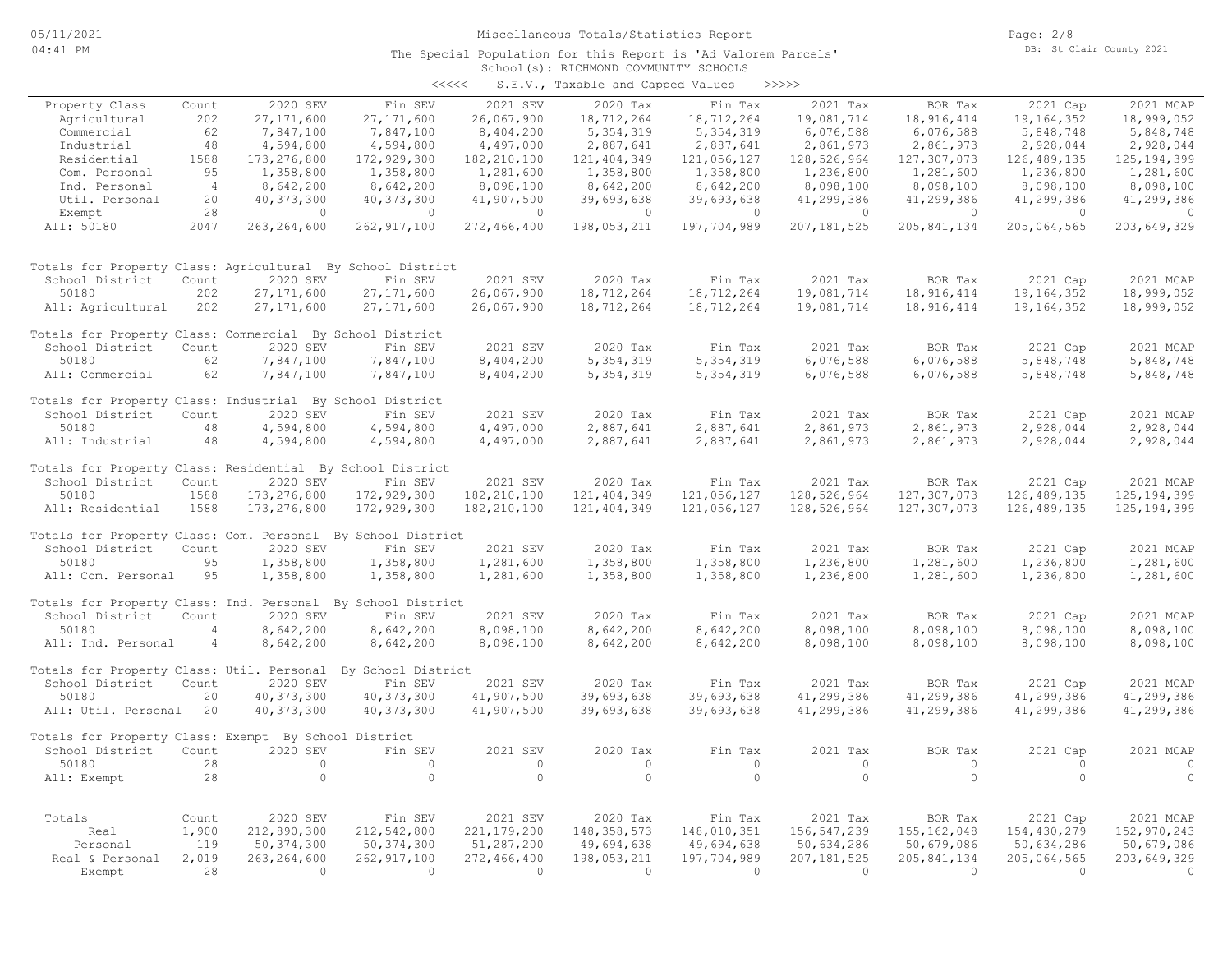## School(s): RICHMOND COMMUNITY SCHOOLS <<<<< PRE/MBT Percentage Times S.E.V. >>>>>

| Totals for School District: 50180                            |                          |                                 | RICHMOND COMMUNITY SCHOOLS |                |                |                |                |                |                |
|--------------------------------------------------------------|--------------------------|---------------------------------|----------------------------|----------------|----------------|----------------|----------------|----------------|----------------|
| Property Class                                               | Count                    | 2020 ORIG                       | 2020 ORIG                  | Final PRE      | Final          | W/O Winter     | W/O Winter     | 2021 ORIG      | 2021 ORIG      |
|                                                              |                          | PRE                             | Non-PRE                    |                | Non-PRE        | PRE            | Non-PRE        | PRE            | Non-PRE        |
| Agricultural                                                 | 192                      | 25,554,639                      | 1,616,961                  | 25,554,639     | 1,616,961      | 25,554,639     | 1,616,961      | 24, 273, 003   | 1,794,897      |
| Commercial                                                   | 5                        | 321,760                         | 7,525,340                  | 321,760        | 7,525,340      | 321,760        | 7,525,340      | 372,700        | 8,031,500      |
| Industrial                                                   | 7                        | 688,065                         | 3,906,735                  | 688,065        | 3,906,735      | 688,065        | 3,906,735      | 745,845        | 3,751,155      |
| Residential                                                  | 1387                     | 162,613,824                     | 10,662,976                 | 162, 166, 924  | 10,762,376     | 162, 166, 924  | 10,762,376     | 170, 178, 690  | 12,031,410     |
| Com. Personal                                                | 95                       | 1,358,800                       | $\circ$                    | 1,358,800      | $\overline{0}$ | 1,358,800      | $\overline{0}$ | 1,281,600      | $\overline{0}$ |
| Ind. Personal                                                | $\overline{4}$           | 8,642,200                       | $\overline{0}$             | 8,642,200      | $\overline{0}$ | 8,642,200      | $\overline{0}$ | 8,098,100      | $\overline{0}$ |
| Util. Personal                                               | $\overline{\phantom{0}}$ | $\overline{0}$                  | 40, 373, 300               | $\overline{0}$ | 40, 373, 300   | $\overline{0}$ | 40,373,300     | $\overline{0}$ | 41,907,500     |
| All: 50180                                                   | 1,690                    | 199,179,288                     | 64,085,312                 | 198,732,388    | 64,184,712     | 198,732,388    | 64, 184, 712   | 204, 949, 938  | 67,516,462     |
|                                                              |                          |                                 |                            |                |                |                |                |                |                |
| Totals for Property Class: Agricultural By School District   |                          |                                 |                            |                |                |                |                |                |                |
| School District                                              | Count                    | 2020 ORIG                       | 2020 ORIG                  | Final PRE      | Final          | W/O Winter     | W/O Winter     | 2021 ORIG      | 2021 ORIG      |
|                                                              |                          | PRE                             | Non-PRE                    |                | Non-PRE        | PRE            | Non-PRE        | PRE            | Non-PRE        |
| 50180                                                        | 192                      | 25,554,639                      | 1,616,961                  | 25,554,639     | 1,616,961      | 25,554,639     | 1,616,961      | 24, 273, 003   | 1,794,897      |
| All: Agricultural                                            | 192                      | 25,554,639                      | 1,616,961                  | 25,554,639     | 1,616,961      | 25,554,639     | 1,616,961      | 24, 273, 003   | 1,794,897      |
| Totals for Property Class: Commercial By School District     |                          |                                 |                            |                |                |                |                |                |                |
| School District                                              | Count                    | 2020 ORIG                       | 2020 ORIG                  | Final PRE      | Final          | W/O Winter     | W/O Winter     | 2021 ORIG      | 2021 ORIG      |
|                                                              |                          | PRE                             | Non-PRE                    |                | Non-PRE        | PRE            | Non-PRE        | PRE            | Non-PRE        |
| 50180                                                        | 5                        | 321,760                         | 7,525,340                  | 321,760        | 7,525,340      | 321,760        | 7,525,340      | 372,700        | 8,031,500      |
| All: Commercial                                              | $5^{\circ}$              | 321,760                         | 7,525,340                  | 321,760        | 7,525,340      | 321,760        | 7,525,340      | 372,700        | 8,031,500      |
| Totals for Property Class: Industrial By School District     |                          |                                 |                            |                |                |                |                |                |                |
| School District                                              | Count                    | 2020 ORIG                       | 2020 ORIG                  | Final PRE      | Final          | W/O Winter     | W/O Winter     | 2021 ORIG      | 2021 ORIG      |
|                                                              |                          | PRE                             | Non-PRE                    |                | Non-PRE        | PRE            | Non-PRE        | PRE            | Non-PRE        |
| 50180                                                        | $7\phantom{.0}$          | 688,065                         | 3,906,735                  | 688,065        | 3,906,735      | 688,065        | 3,906,735      | 745,845        | 3,751,155      |
| All: Industrial                                              | 7                        | 688,065                         | 3,906,735                  | 688,065        | 3,906,735      | 688,065        | 3,906,735      | 745,845        | 3,751,155      |
| Totals for Property Class: Residential By School District    |                          |                                 |                            |                |                |                |                |                |                |
| School District                                              | Count                    | 2020 ORIG                       | 2020 ORIG                  | Final PRE      | Final          | W/O Winter     | W/O Winter     | 2021 ORIG      | 2021 ORIG      |
|                                                              |                          | PRE                             | Non-PRE                    |                | Non-PRE        | PRE            | Non-PRE        | PRE            | Non-PRE        |
| 50180                                                        | 1387                     | 162,613,824                     | 10,662,976                 | 162,166,924    | 10,762,376     | 162, 166, 924  | 10,762,376     | 170, 178, 690  | 12,031,410     |
| All: Residential                                             | 1387                     | 162,613,824                     | 10,662,976                 |                | 10,762,376     | 162, 166, 924  | 10,762,376     | 170, 178, 690  | 12,031,410     |
|                                                              |                          |                                 |                            | 162,166,924    |                |                |                |                |                |
| Totals for Property Class: Com. Personal By School District  |                          |                                 |                            |                |                |                |                |                |                |
| School District                                              | Count                    | 2020 ORIG                       | 2020 ORIG                  | Final PRE      | Final          | W/O Winter     | W/O Winter     | 2021 ORIG      | 2021 ORIG      |
|                                                              |                          | PRE                             | Non-PRE                    |                | Non-PRE        | PRE            | Non-PRE        | <b>PRE</b>     | Non-PRE        |
| 50180                                                        | 95                       | 1,358,800                       | $\sim$ 0                   | 1,358,800      | $\sim$ 0       | 1,358,800      | $\sim$ 0       | 1,281,600      | $\circ$        |
| All: Com. Personal                                           | 95                       | 1,358,800                       | $\circ$                    | 1,358,800      | $\overline{0}$ | 1,358,800      | $\circ$        | 1,281,600      | $\Omega$       |
| Totals for Property Class: Ind. Personal By School District  |                          |                                 |                            |                |                |                |                |                |                |
| School District                                              | Count                    | 2020 ORIG                       | 2020 ORIG                  | Final PRE      | Final          | W/O Winter     | W/O Winter     | 2021 ORIG      | 2021 ORIG      |
|                                                              |                          | PRE                             | Non-PRE                    |                | Non-PRE        | PRE            | Non-PRE        | PRE            | Non-PRE        |
| 50180                                                        | $\overline{4}$           | 8,642,200                       | $\Omega$                   | 8,642,200      | $\sim$ 0       | 8,642,200      | $\Omega$       | 8,098,100      | $\Omega$       |
| All: Ind. Personal                                           | 4                        | 8,642,200                       | $\circ$                    | 8,642,200      | $\overline{0}$ | 8,642,200      | $\circ$        | 8,098,100      | $\Omega$       |
| Totals for Property Class: Util. Personal By School District |                          |                                 |                            |                |                |                |                |                |                |
| School District                                              | Count                    | 2020 ORIG                       | 2020 ORIG                  | Final PRE      | Final          | W/O Winter     | W/O Winter     | 2021 ORIG      | 2021 ORIG      |
|                                                              |                          | PRE                             | Non-PRE                    |                | Non-PRE        | PRE            | Non-PRE        | PRE            | Non-PRE        |
| 50180                                                        | $\circ$                  | 0                               | 40, 373, 300               | 0              | 40, 373, 300   | $\circ$        | 40, 373, 300   | 0              | 41,907,500     |
| All: Util. Personal                                          | $\circ$                  | $\circ$                         | 40,373,300                 | $\circ$        | 40, 373, 300   | $\circ$        | 40, 373, 300   | $\Omega$       | 41,907,500     |
|                                                              |                          |                                 |                            |                |                |                |                |                |                |
| Totals                                                       | Count                    | 2020 ORIG                       | 2020 ORIG                  | Final PRE      | Final          | W/O Winter     | W/O Winter     | 2021 ORIG      | 2021 ORIG      |
|                                                              |                          | PRE                             | Non-PRE                    |                | Non-PRE        | PRE            | Non-PRE        | PRE            | Non-PRE        |
| Real                                                         | 1,591                    | 189, 178, 288                   | 23,712,012                 | 188,731,388    | 23,811,412     | 188,731,388    | 23,811,412     | 195,570,238    | 25,608,962     |
| Personal                                                     | 99                       | 10,001,000                      | 40, 373, 300               | 10,001,000     | 40, 373, 300   | 10,001,000     | 40, 373, 300   | 9,379,700      | 41,907,500     |
| Real & Personal 1,690<br>Totals for School District:         |                          | 199, 179, 288<br>50180 RICHMOND | 64,085,312 19              | 198,732,388    | 64, 184, 712   | 198,732,388    | 64, 184, 712   | 204, 949, 938  | 67,516,462     |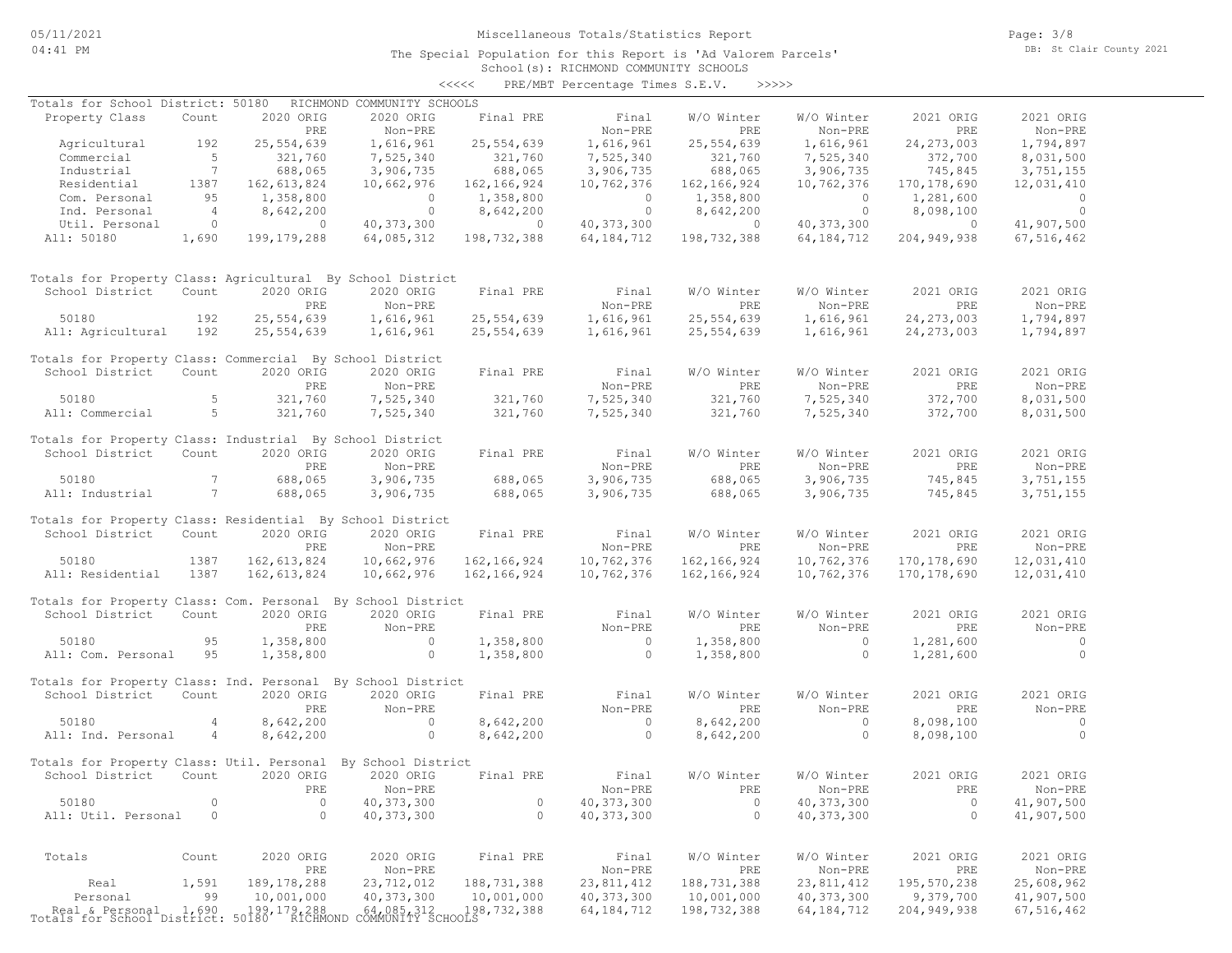#### School(s): RICHMOND COMMUNITY SCHOOLS The Special Population for this Report is 'Ad Valorem Parcels'

|                                                              |                 |                          |                | $\prec$ <<<<  | PRE/MBT Percentage Times Taxable |               | >>>>>          |                |                |  |
|--------------------------------------------------------------|-----------------|--------------------------|----------------|---------------|----------------------------------|---------------|----------------|----------------|----------------|--|
| Property Class                                               | Count           | 2020 ORIG                | 2020 ORIG      | Final PRE     | Final                            | W/O Winter    | W/O Winter     | 2021 ORIG      | 2021 ORIG      |  |
|                                                              |                 | PRE                      | Non-PRE        |               | Non-PRE                          | PRE           | Non-PRE        | PRE            | Non-PRE        |  |
| Agricultural                                                 | 192             | 17,603,615               | 1,108,649      | 17,603,615    | 1,108,649                        | 17,603,615    | 1,108,649      | 17,554,505     | 1,361,909      |  |
| Commercial                                                   | 5               | 211,450                  | 5, 142, 869    | 211,450       | 5,142,869                        | 211,450       | 5,142,869      | 217,388        | 5,859,200      |  |
| Industrial                                                   | 7               | 282,418                  | 2,605,223      | 282,418       | 2,605,223                        | 282,418       | 2,605,223      | 286,369        | 2,575,604      |  |
| Residential                                                  | 1387            | 113,858,241              | 7,546,108      | 113, 445, 798 | 7,610,329                        | 113, 445, 798 | 7,610,329      | 118,309,731    | 8,997,342      |  |
| Com. Personal                                                | 95              | 1,358,800                | $\overline{0}$ | 1,358,800     | $\circ$                          | 1,358,800     | $\overline{0}$ | 1,281,600      | $\overline{0}$ |  |
| Ind. Personal                                                | $\overline{4}$  | 8,642,200                | $\overline{0}$ | 8,642,200     | $\overline{0}$                   | 8,642,200     | $\overline{0}$ | 8,098,100      | $\overline{0}$ |  |
| Util. Personal                                               | $\overline{0}$  | $\overline{\phantom{0}}$ | 39,693,638     | $\sim$ 0      | 39,693,638                       | $\circ$       | 39,693,638     | $\overline{0}$ | 41,299,386     |  |
| All: 50180                                                   | 1690            | 141,956,724              | 56,096,487     | 141,544,281   | 56,160,708                       | 141,544,281   | 56,160,708     | 145,747,693    | 60,093,441     |  |
| Totals for Property Class: Agricultural By School District   |                 |                          |                |               |                                  |               |                |                |                |  |
| School District                                              | Count           | 2020 ORIG                | 2020 ORIG      | Final PRE     | Final                            | W/O Winter    | W/O Winter     | 2021 ORIG      | 2021 ORIG      |  |
|                                                              |                 | PRE                      | Non-PRE        |               | Non-PRE                          | PRE           | Non-PRE        | PRE            | Non-PRE        |  |
|                                                              |                 |                          |                | 17,603,615    |                                  |               |                | 17,554,505     |                |  |
| 50180                                                        | 192             | 17,603,615               | 1,108,649      |               | 1,108,649                        | 17,603,615    | 1,108,649      |                | 1,361,909      |  |
| All: Agricultural                                            | 192             | 17,603,615               | 1,108,649      | 17,603,615    | 1,108,649                        | 17,603,615    | 1,108,649      | 17,554,505     | 1,361,909      |  |
| Totals for Property Class: Commercial By School District     |                 |                          |                |               |                                  |               |                |                |                |  |
| School District                                              | Count           | 2020 ORIG                | 2020 ORIG      | Final PRE     | Final                            | W/O Winter    | W/O Winter     | 2021 ORIG      | 2021 ORIG      |  |
|                                                              |                 | PRE                      | Non-PRE        |               | Non-PRE                          | PRE           | Non-PRE        | PRE            | Non-PRE        |  |
| 50180                                                        | 5               | 211,450                  | 5,142,869      | 211,450       | 5, 142, 869                      | 211,450       | 5,142,869      | 217,388        | 5,859,200      |  |
| All: Commercial                                              | $5^{\circ}$     | 211,450                  | 5,142,869      | 211,450       | 5,142,869                        | 211,450       | 5,142,869      | 217,388        | 5,859,200      |  |
| Totals for Property Class: Industrial By School District     |                 |                          |                |               |                                  |               |                |                |                |  |
| School District                                              | Count           | 2020 ORIG                | 2020 ORIG      | Final PRE     | Final                            | W/O Winter    | W/O Winter     | 2021 ORIG      | 2021 ORIG      |  |
|                                                              |                 | PRE                      | Non-PRE        |               | Non-PRE                          | PRE           | Non-PRE        | PRE            | Non-PRE        |  |
| 50180                                                        | $7\overline{ }$ | 282,418                  | 2,605,223      | 282,418       | 2,605,223                        | 282,418       | 2,605,223      | 286,369        | 2,575,604      |  |
| All: Industrial                                              | 7               | 282,418                  | 2,605,223      | 282,418       | 2,605,223                        | 282,418       | 2,605,223      | 286,369        | 2,575,604      |  |
|                                                              |                 |                          |                |               |                                  |               |                |                |                |  |
| Totals for Property Class: Residential By School District    |                 |                          |                |               |                                  |               |                |                |                |  |
| School District                                              | Count           | 2020 ORIG                | 2020 ORIG      | Final PRE     | Final                            | W/O Winter    | W/O Winter     | 2021 ORIG      | 2021 ORIG      |  |
|                                                              |                 | PRE                      | Non-PRE        |               | Non-PRE                          | PRE           | Non-PRE        | PRE            | Non-PRE        |  |
| 50180                                                        | 1387            | 113,858,241              | 7,546,108      | 113,445,798   | 7,610,329                        | 113,445,798   | 7,610,329      | 118,309,731    | 8,997,342      |  |
| All: Residential                                             | 1387            | 113,858,241              | 7,546,108      | 113,445,798   | 7,610,329                        | 113,445,798   | 7,610,329      | 118,309,731    | 8,997,342      |  |
| Totals for Property Class: Com. Personal By School District  |                 |                          |                |               |                                  |               |                |                |                |  |
| School District                                              | Count           | 2020 ORIG                | 2020 ORIG      | Final PRE     | Final                            | W/O Winter    | W/O Winter     | 2021 ORIG      | 2021 ORIG      |  |
|                                                              |                 | PRE                      | Non-PRE        |               | Non-PRE                          | PRE           | Non-PRE        | PRE            | Non-PRE        |  |
| 50180                                                        | 95              | 1,358,800                | $\overline{0}$ | 1,358,800     | $\circ$                          | 1,358,800     | $\circ$        | 1,281,600      | $\circ$        |  |
| All: Com. Personal                                           | 95              | 1,358,800                | $\overline{0}$ | 1,358,800     | $\circ$                          | 1,358,800     | $\circ$        | 1,281,600      | $\circ$        |  |
|                                                              |                 |                          |                |               |                                  |               |                |                |                |  |
| Totals for Property Class: Ind. Personal By School District  |                 |                          |                |               |                                  |               |                |                |                |  |
| School District                                              | Count           | 2020 ORIG                | 2020 ORIG      | Final PRE     | Final                            | W/O Winter    | W/O Winter     | 2021 ORIG      | 2021 ORIG      |  |
|                                                              |                 | PRE                      | Non-PRE        |               | Non-PRE                          | PRE           | Non-PRE        | PRE            | Non-PRE        |  |
| 50180                                                        | 4               | 8,642,200                | $\overline{0}$ | 8,642,200     | $\sim$ 0                         | 8,642,200     | $\Omega$       | 8,098,100      | $\overline{0}$ |  |
| All: Ind. Personal                                           | $\overline{4}$  | 8,642,200                | $\circ$        | 8,642,200     | $\circ$                          | 8,642,200     | $\circ$        | 8,098,100      | $\overline{0}$ |  |
| Totals for Property Class: Util. Personal By School District |                 |                          |                |               |                                  |               |                |                |                |  |
| School District                                              | Count           | 2020 ORIG                | 2020 ORIG      | Final PRE     | Final                            | W/O Winter    | W/O Winter     | 2021 ORIG      | 2021 ORIG      |  |
|                                                              |                 | <b>PRE</b>               | Non-PRE        |               | Non-PRE                          | PRE           | Non-PRE        | PRE            | Non-PRE        |  |
| 50180                                                        | $\circ$         | 0                        | 39,693,638     | 0             | 39,693,638                       | $\circ$       | 39,693,638     | 0              | 41,299,386     |  |
| All: Util. Personal                                          | $\circ$         | $\circ$                  | 39,693,638     | $\circ$       | 39,693,638                       | $\circ$       | 39,693,638     | $\overline{0}$ | 41,299,386     |  |
|                                                              |                 |                          |                |               |                                  |               |                |                |                |  |
|                                                              |                 |                          |                |               |                                  |               |                |                | 2021 ORIG      |  |
| Totals                                                       | Count           | 2020 ORIG                | 2020 ORIG      | Final PRE     | Final                            | W/O Winter    | W/O Winter     | 2021 ORIG      |                |  |
|                                                              |                 | PRE                      | Non-PRE        |               | Non-PRE                          | PRE           | Non-PRE        | PRE            | Non-PRE        |  |
| Real                                                         | 1,591           | 131, 955, 724            | 16,402,849     | 131, 543, 281 | 16,467,070                       | 131,543,281   | 16,467,070     | 136, 367, 993  | 18,794,055     |  |
| Personal                                                     | 99              | 10,001,000               | 39,693,638     | 10,001,000    | 39,693,638                       | 10,001,000    | 39,693,638     | 9,379,700      | 41,299,386     |  |
| Real & Personal                                              | 1,690           | 141, 956, 724            | 56,096,487     | 141,544,281   | 56,160,708                       | 141, 544, 281 | 56,160,708     | 145,747,693    | 60,093,441     |  |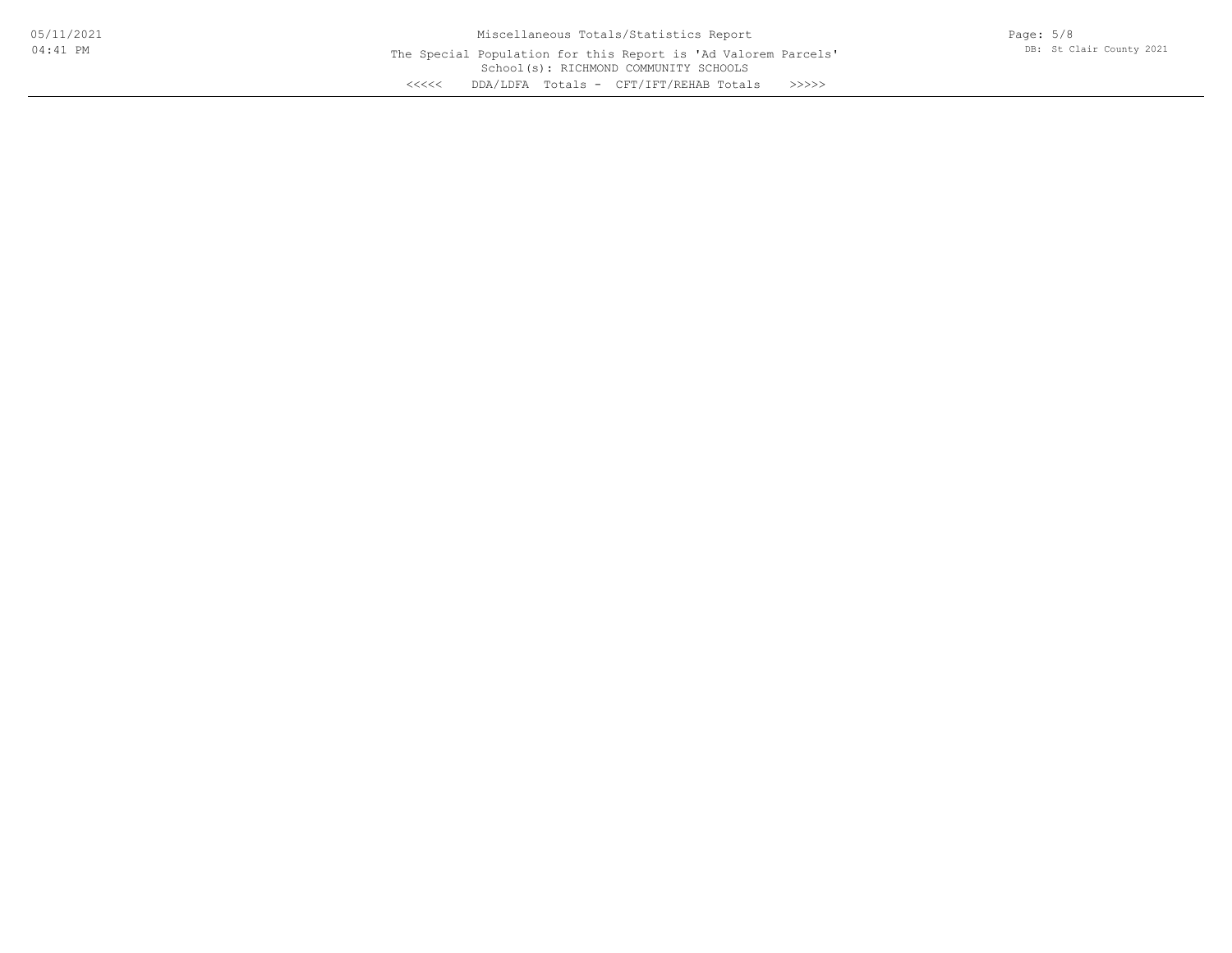#### School(s): RICHMOND COMMUNITY SCHOOLS The Special Population for this Report is 'Ad Valorem Parcels'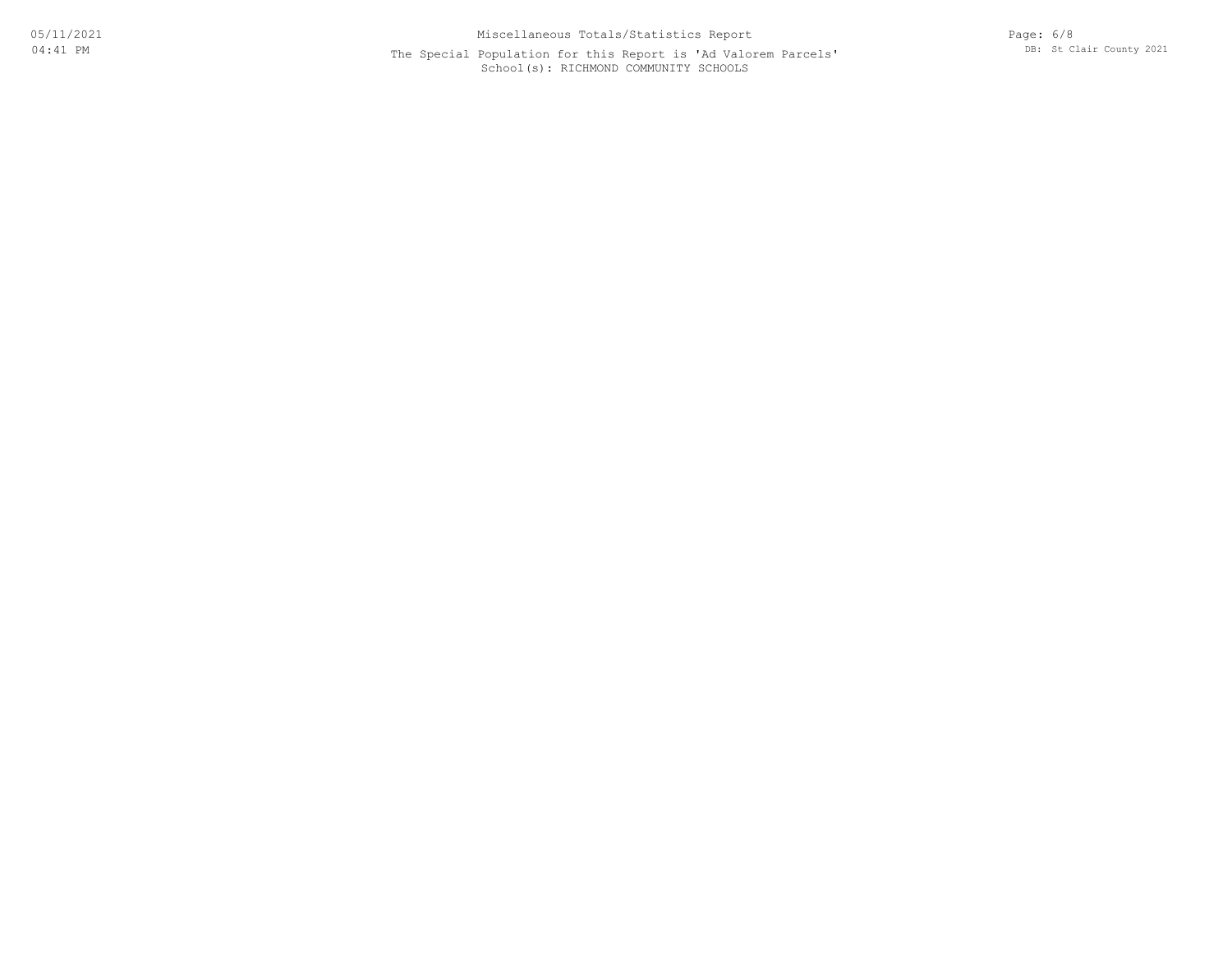## School(s): RICHMOND COMMUNITY SCHOOLS The Special Population for this Report is 'Ad Valorem Parcels'

<<<<< Top 20 Statistics >>>>>

| $***$ * * *<br>Top 20 S.E.V.s *****                   |                              |                                             |         |    |                                        |
|-------------------------------------------------------|------------------------------|---------------------------------------------|---------|----|----------------------------------------|
| 16-999-0021-000                                       | ENBRIDGE ENERGY LTD          |                                             |         | \$ | 16,357,600                             |
| 16-999-0026-000                                       |                              |                                             |         | \$ | 9,360,500                              |
|                                                       | DTE GAS COMPANY              |                                             |         |    |                                        |
| 16-999-0026-500                                       | DTE GAS COMPANY              |                                             |         | \$ | 8,093,700                              |
| 16-999-0078-000                                       | INTERNATIONAL TRANSMISSION   |                                             |         | \$ | 3,955,900                              |
| 16-999-0015-000                                       | DTE ELECTRIC COMPANY         |                                             |         |    | 2,202,300                              |
| 12-999-0033-000                                       | DTE GAS COMPANY              |                                             |         |    | 2,071,100                              |
| 12-999-0010-000                                       | CONSUMERS ENERGY CO          |                                             |         |    | 1,800,600                              |
| 12-999-0015-000                                       | DTE ELECTRIC COMPANY         |                                             |         |    | 1,559,500                              |
| 16-999-0036-000                                       | SEMCO ENERGY INC             |                                             |         |    | 980,900                                |
| 12-999-0049-000                                       | SEMCO ENERGY INC             |                                             |         |    | 901,200                                |
| 16-999-0028-000                                       | ANR PIPELINE CO              |                                             |         |    | 733,000                                |
| 12-019-1001-100                                       | CAMILLE & MARK LLC           |                                             |         |    | 660,900                                |
| 16-015-1001-201                                       | SPENCER GARRY E/BARBARA M    |                                             |         |    | 548,300                                |
| 12-006-4007-000                                       | GIANGRANDE FERNANDO          |                                             |         |    | 540,900                                |
|                                                       |                              |                                             |         |    |                                        |
| 12-006-2001-000                                       | JAWAD GROUP INVESTMENTS LLC  |                                             |         |    | 530,800                                |
| 16-029-2015-000                                       | JEKIELEK ANTHONY/LIZABETH    |                                             |         |    | 529,800                                |
| 12-017-3006-026                                       | KELLER GERALD II/RENEE       |                                             |         |    | 481,300                                |
| 16-028-4001-001                                       | GNA PARTNERS LLC             |                                             |         |    | 478,900                                |
| 16-999-0018-000                                       | GREAT LAKES GAS TRANSMISSION |                                             |         | \$ | 467,700                                |
| 16-028-3007-001                                       | CLARK DOUGLAS, CLARK KAREN   |                                             |         | \$ | 460,800                                |
|                                                       |                              |                                             |         |    |                                        |
|                                                       |                              |                                             |         |    |                                        |
| Top 20 Taxable Values *****<br>*****                  |                              |                                             |         |    |                                        |
| 16-999-0021-000                                       | ENBRIDGE ENERGY LTD          |                                             |         | \$ | 15,749,486                             |
| 16-999-0026-000                                       | DTE GAS COMPANY              |                                             |         | \$ | 9,360,500                              |
| 16-999-0026-500                                       | DTE GAS COMPANY              |                                             |         | \$ | 8,093,700                              |
| 16-999-0078-000                                       | INTERNATIONAL TRANSMISSION   |                                             |         |    | 3,955,900                              |
|                                                       |                              |                                             |         |    |                                        |
| 16-999-0015-000                                       | DTE ELECTRIC COMPANY         |                                             |         |    | 2,202,300                              |
| 12-999-0033-000                                       | DTE GAS COMPANY              |                                             |         |    | 2,071,100                              |
| 12-999-0010-000                                       | CONSUMERS ENERGY CO          |                                             |         |    | 1,800,600                              |
| 12-999-0015-000                                       | DTE ELECTRIC COMPANY         |                                             |         |    | 1,559,500                              |
| 16-999-0036-000                                       | SEMCO ENERGY INC             |                                             |         |    | 980,900                                |
| 12-999-0049-000                                       | SEMCO ENERGY INC             |                                             |         |    | 901,200                                |
| 16-999-0028-000                                       | ANR PIPELINE CO              |                                             |         |    | 733,000                                |
| 12-019-1001-100                                       | CAMILLE & MARK LLC           |                                             |         |    | 660,900                                |
| 16-999-0018-000                                       | GREAT LAKES GAS TRANSMISSION |                                             |         |    | 467,700                                |
| 16-999-0031-500                                       | SEMCO PIPELINE CO            |                                             |         |    | 416,200                                |
| 16-005-3001-001                                       | STATEWIDE DOLAN LLC          |                                             | 414,000 |    |                                        |
| 16-034-1002-500                                       | WINKLE W P/W K/EMILY         |                                             | 389,440 |    |                                        |
| 16-016-2001-000                                       | DETROIT EDISON CO            |                                             | 381,434 |    |                                        |
|                                                       |                              |                                             |         |    |                                        |
| 16-030-3004-001                                       | BLACK LOUIS, BLACK DAWN      |                                             |         | \$ | 378,600                                |
| 16-029-2015-000                                       | JEKIELEK ANTHONY/LIZABETH    |                                             | 349,449 |    |                                        |
| 12-006-2001-000                                       | JAWAD GROUP INVESTMENTS LLC  |                                             |         | Ś  | 325,465                                |
|                                                       |                              |                                             |         |    |                                        |
|                                                       |                              |                                             |         |    |                                        |
| Top 20 Owners by Taxable Value *****<br>$***$ * * * * |                              |                                             |         |    |                                        |
| DTE GAS COMPANY                                       |                              | has 19,525,300 Taxable Value in 3 Parcel(s) |         |    |                                        |
| ENBRIDGE ENERGY LTD                                   |                              | has 15,749,486 Taxable Value in 1 Parcel(s) |         |    |                                        |
| INTERNATIONAL TRANSMISSION                            |                              | has 3,974,990 Taxable Value in 2 Parcel(s)  |         |    |                                        |
| DTE ELECTRIC COMPANY                                  |                              | has 3,805,300 Taxable Value in 3 Parcel(s)  |         |    |                                        |
| SEMCO ENERGY INC                                      | has                          |                                             |         |    | 1,882,100 Taxable Value in 2 Parcel(s) |
| CONSUMERS ENERGY CO                                   | has                          |                                             |         |    | 1,800,600 Taxable Value in 1 Parcel(s) |
| ANR PIPELINE CO                                       | has                          |                                             |         |    | 824,938 Taxable Value in 5 Parcel(s)   |
| DETROIT EDISON CO                                     | has                          |                                             |         |    | 808,617 Taxable Value in 10 Parcel(s)  |
| CAMILLE & MARK LLC                                    | has                          |                                             |         |    | 660,900 Taxable Value in 1 Parcel(s)   |
| GHESQUIERE MICHAEL/LYNN                               |                              |                                             |         |    | 579,966 Taxable Value in 6 Parcel(s)   |
|                                                       | has                          |                                             |         |    |                                        |
| CONSUMERS POWER CO                                    | has                          |                                             |         |    | 490,921 Taxable Value in 12 Parcel(s)  |
| GREAT LAKES GAS TRANSMISSION                          | has                          |                                             |         |    | 467,700 Taxable Value in 2 Parcel(s)   |
| TELTOW FREDERICK ET-AL                                | has                          |                                             |         |    | 463,023 Taxable Value in 2 Parcel(s)   |